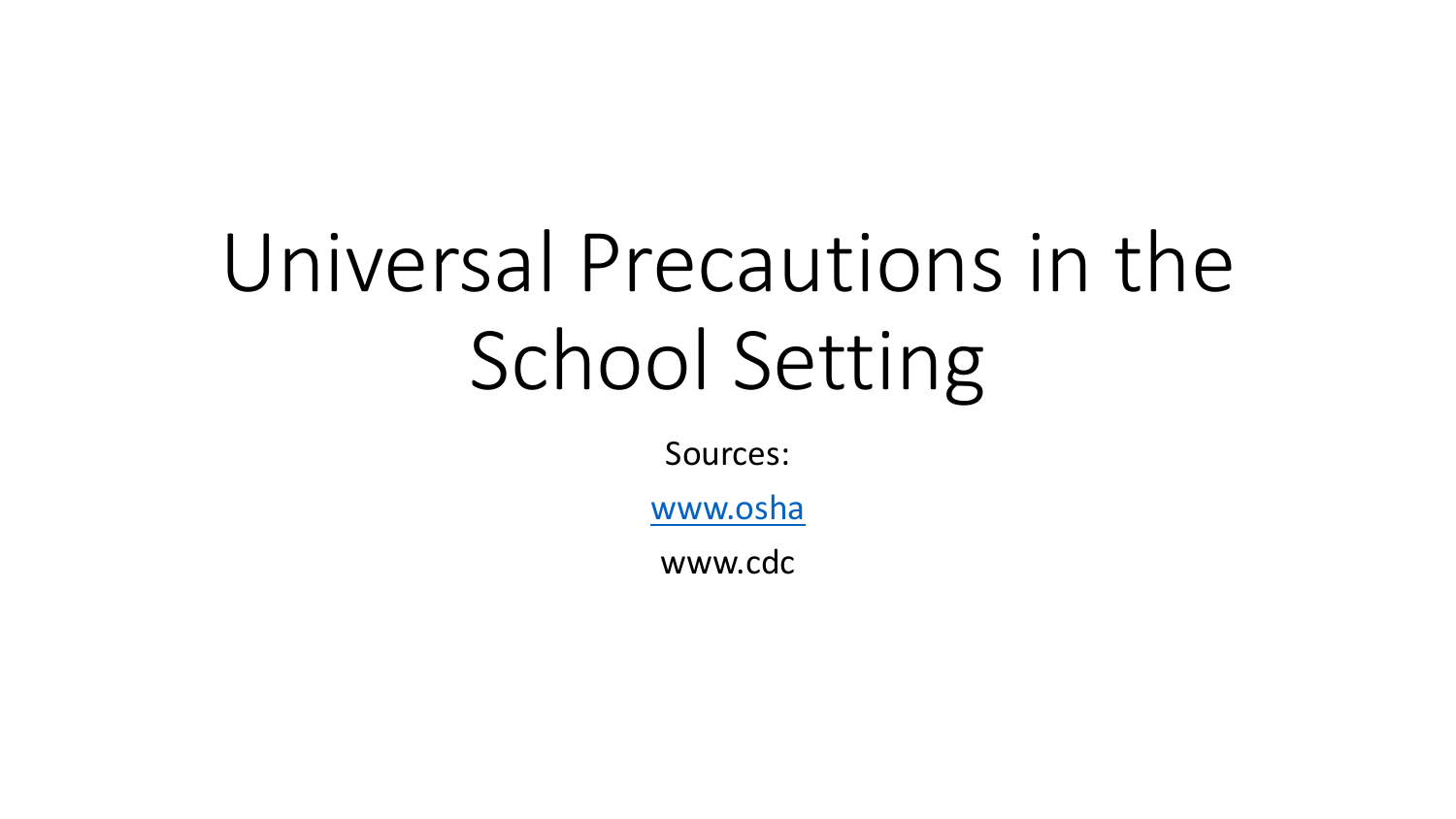## What are universal precautions?

- •Practices of infection control to protect employees from exposure to blood and other potentially infectious material.
- •Simple precautions that decrease the risk of spread of infection from one to another.
- •All body fluids and all people are considered potentially infectious.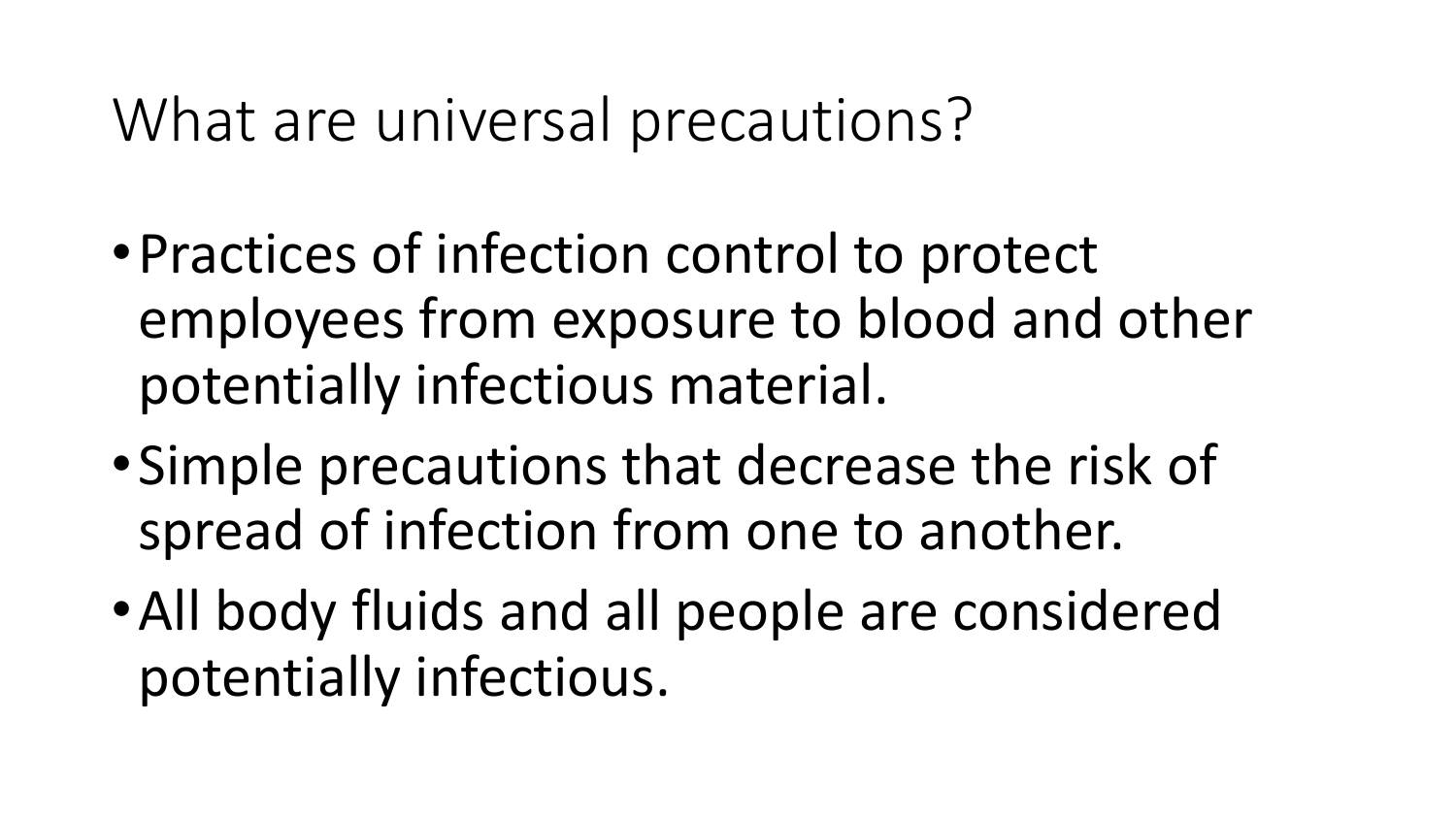#### Why use Universal Precautions?

- •Infected people may not look "sick".
- •Infected people may not know they are infected.
- •Infected people may not disclose they are infected.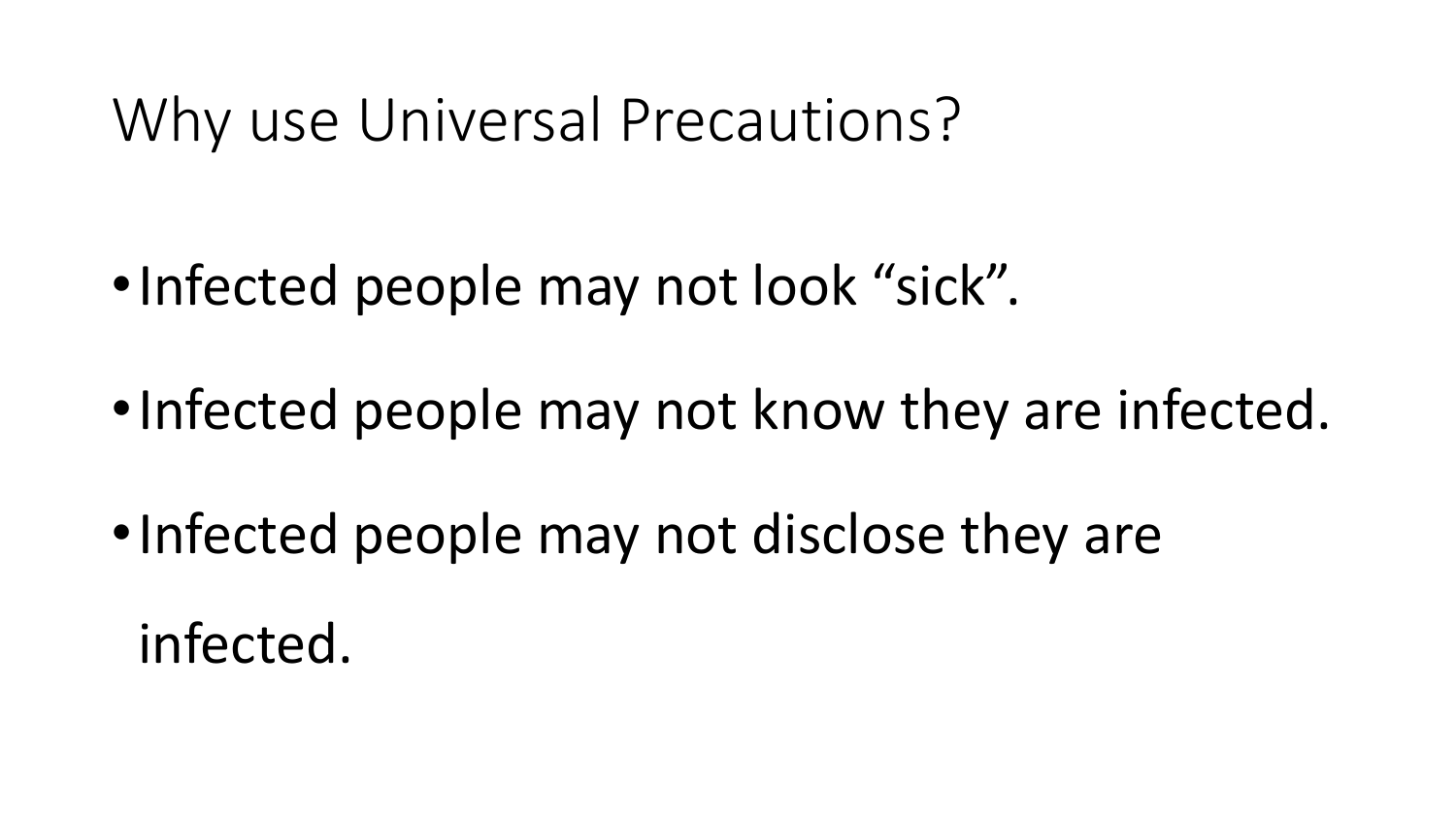# What are Body Fluids?

- •Blood
- •Saliva
- •Tears
- •Sweat
- •Vomit
- •Urine
- •Feces
- •Semen
- •Vaginal secretions
- •Respiratory secretions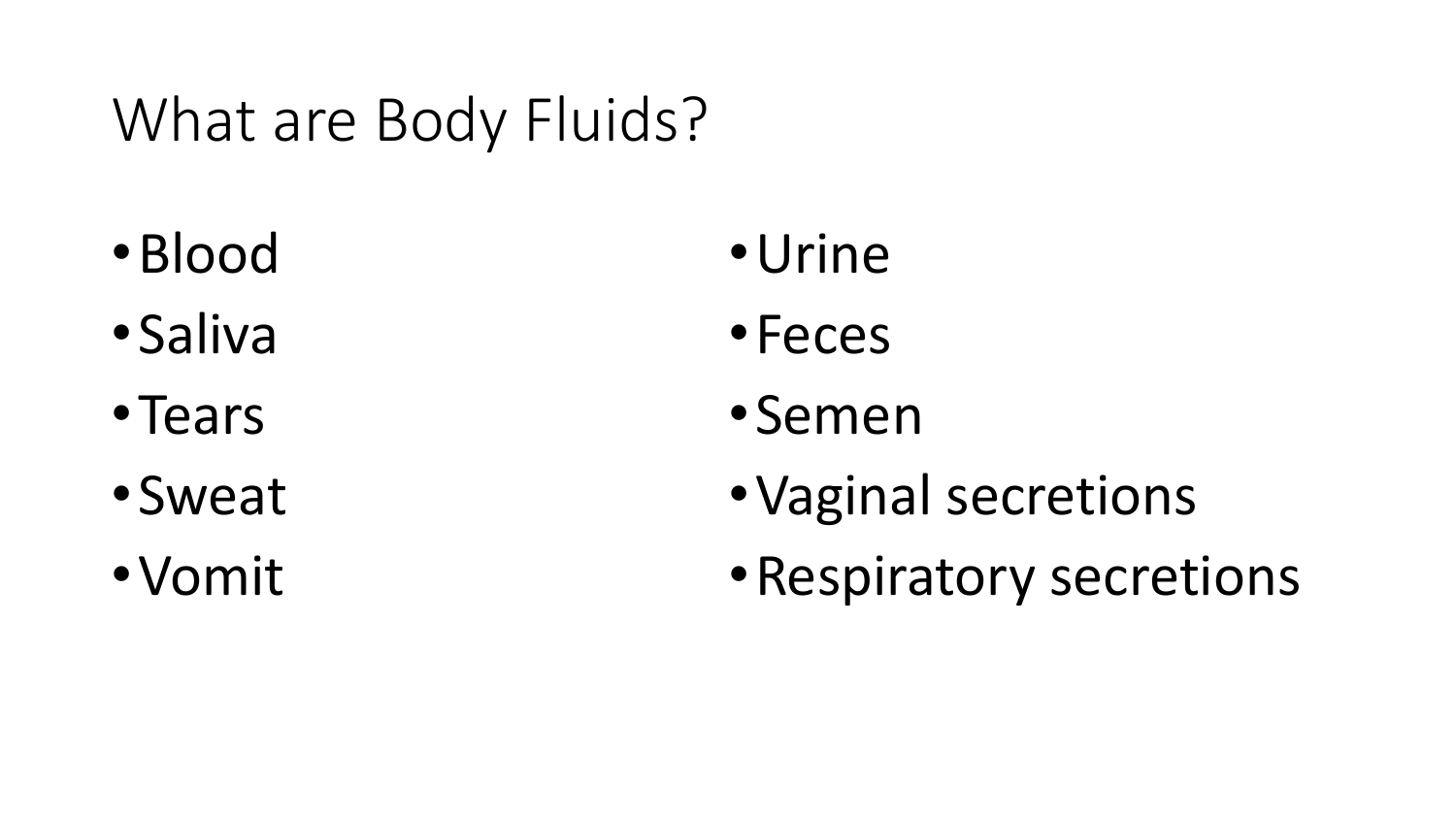# Possible Infectious Agents

- Hepatitis A, B, and C viruses
- HIV
- Cytomegalovirus
- Rotavirus
- Salmonella
- Mononucleosis
- Influenza virus
- Meningococcal Bacteria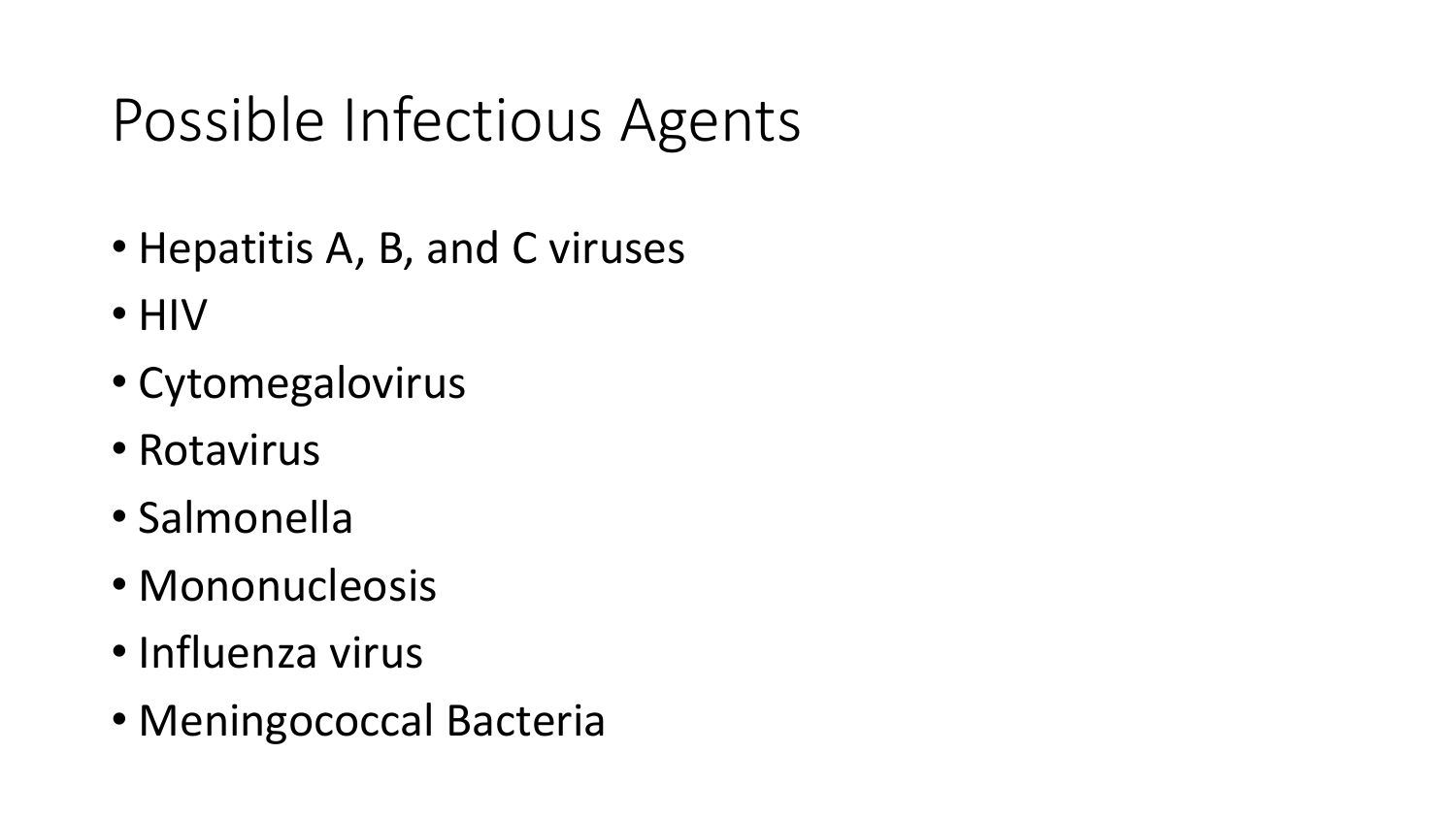## Universal Precautions Include:

- •Using protective barriers correctly
- •Washing hands thoroughly
- •Cleaning contaminated surfaces
- •Proper disposal of contaminated materials
- •Custodians are trained and posses the appropriate materials to clean contaminated surfaces.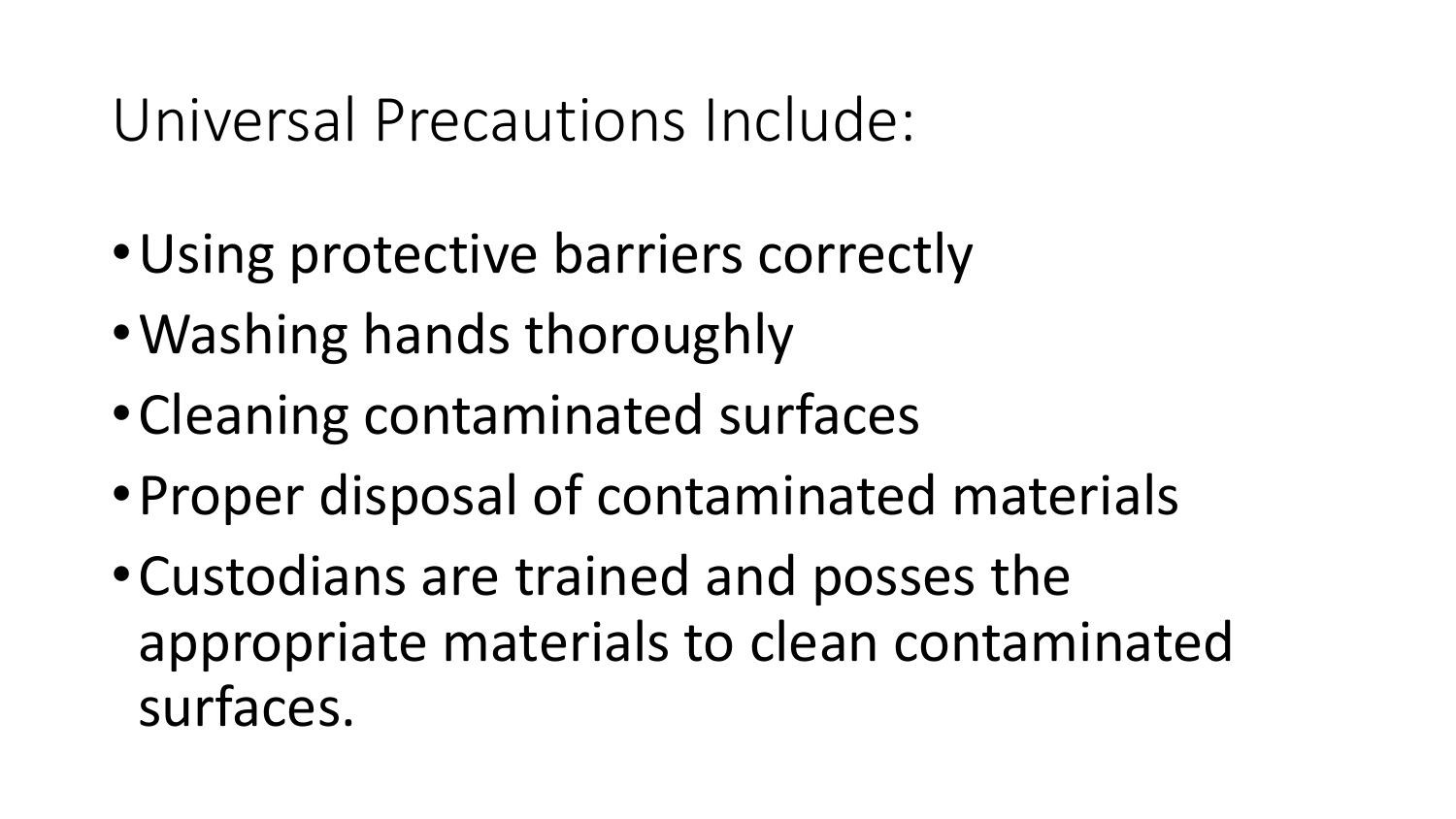## Use of Protective Barriers

- •Protective barriers reduce the risk of exposure to the skin or mucus membranes to potentially infectious materials
- •Protective barriers include: gloves, gowns, masks, goggles, and covering open wounds with bandages.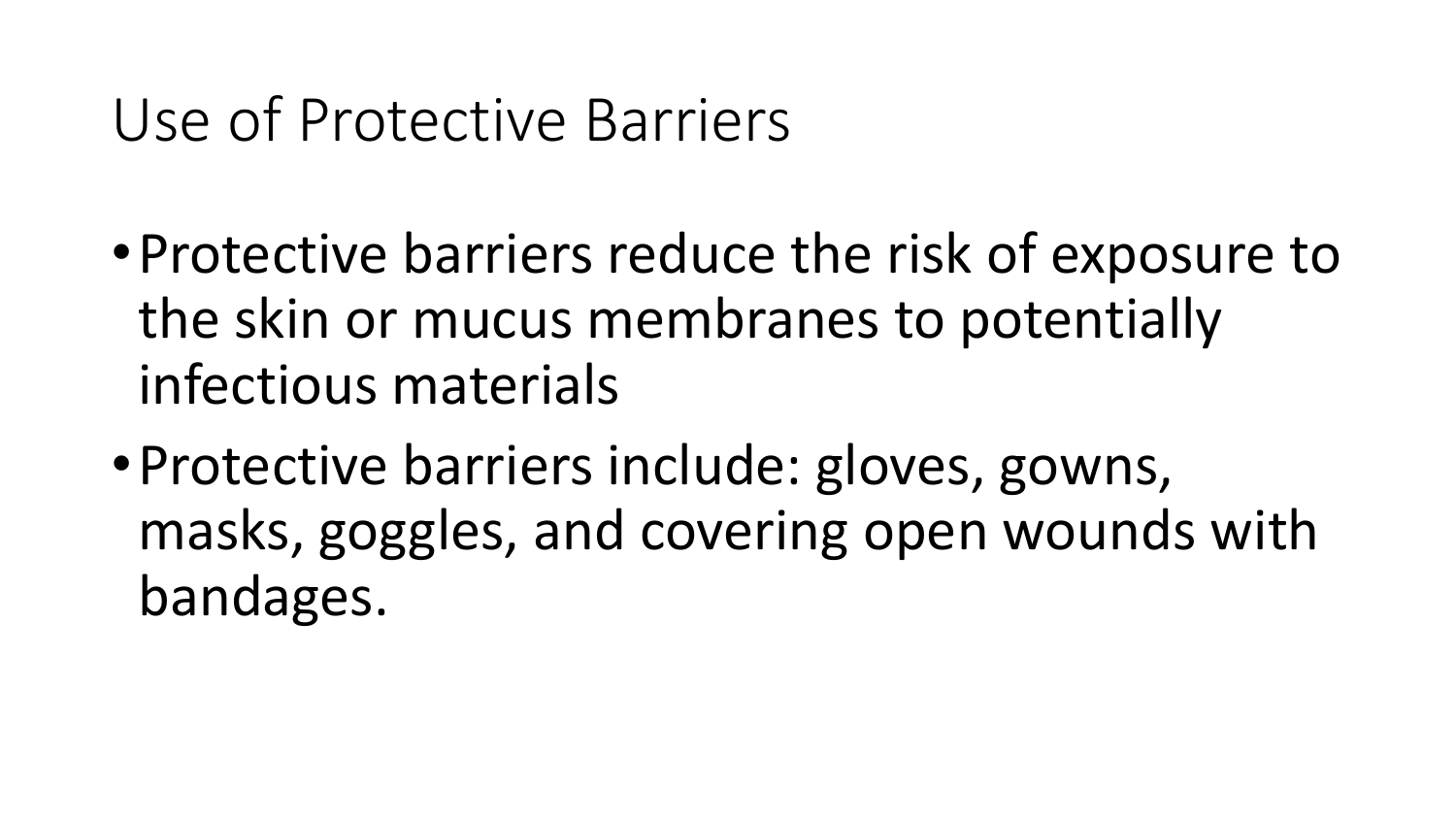#### When to Wash Hands

- •Before preparing and eating food
- •Before and after wearing gloves
- •After sneezing, coughing, blowing nose
- •After going to the bathroom
- •After contact with contaminated substances or surfaces
- •After an injury (cut, scrape)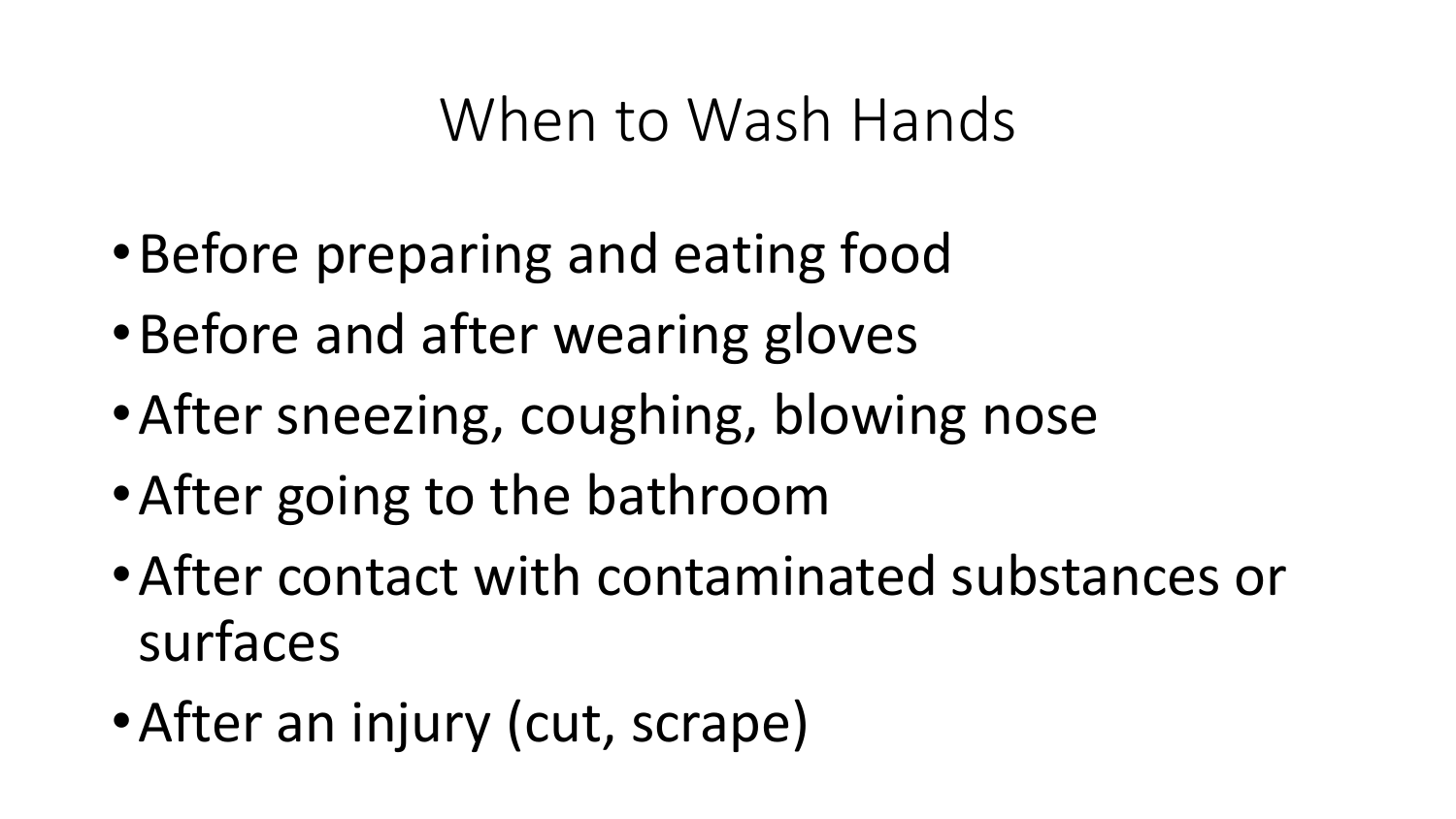### How to Wash Hands

- •Use soap and warm water.
- Wash with soap for 15-30 seconds.
- •Do not forget between fingers, back of hands, and under nails.
- Rinse well.
- •Use paper towel to dry
- Turn off faucet with paper towel.
- •Discard paper towel.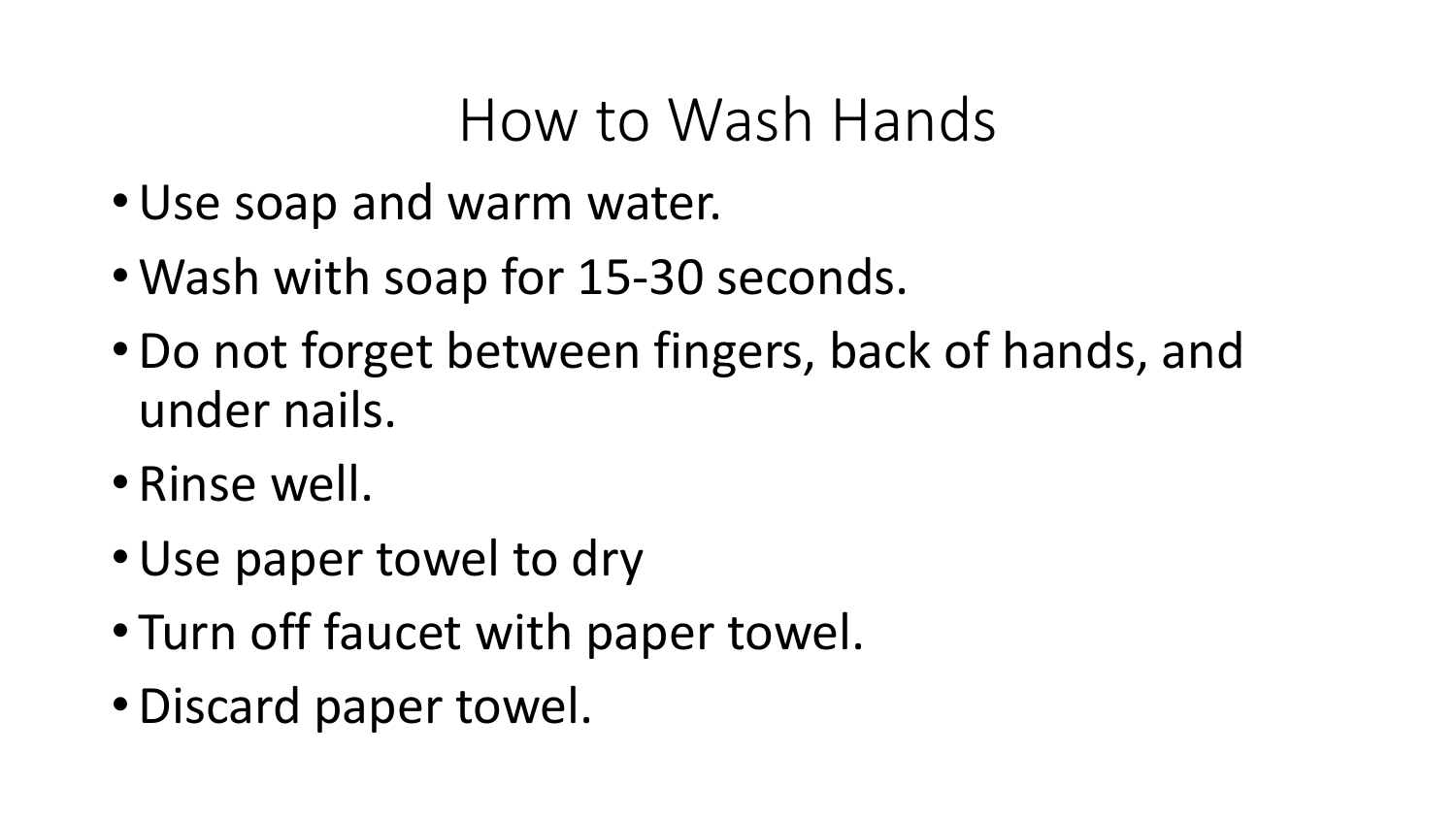#### What About Hand Sanitizer?

- •Alcohol-based gel may be used if hands are not visibly dirty.
- •Must allow 10-15 seconds of contact between gel and hands.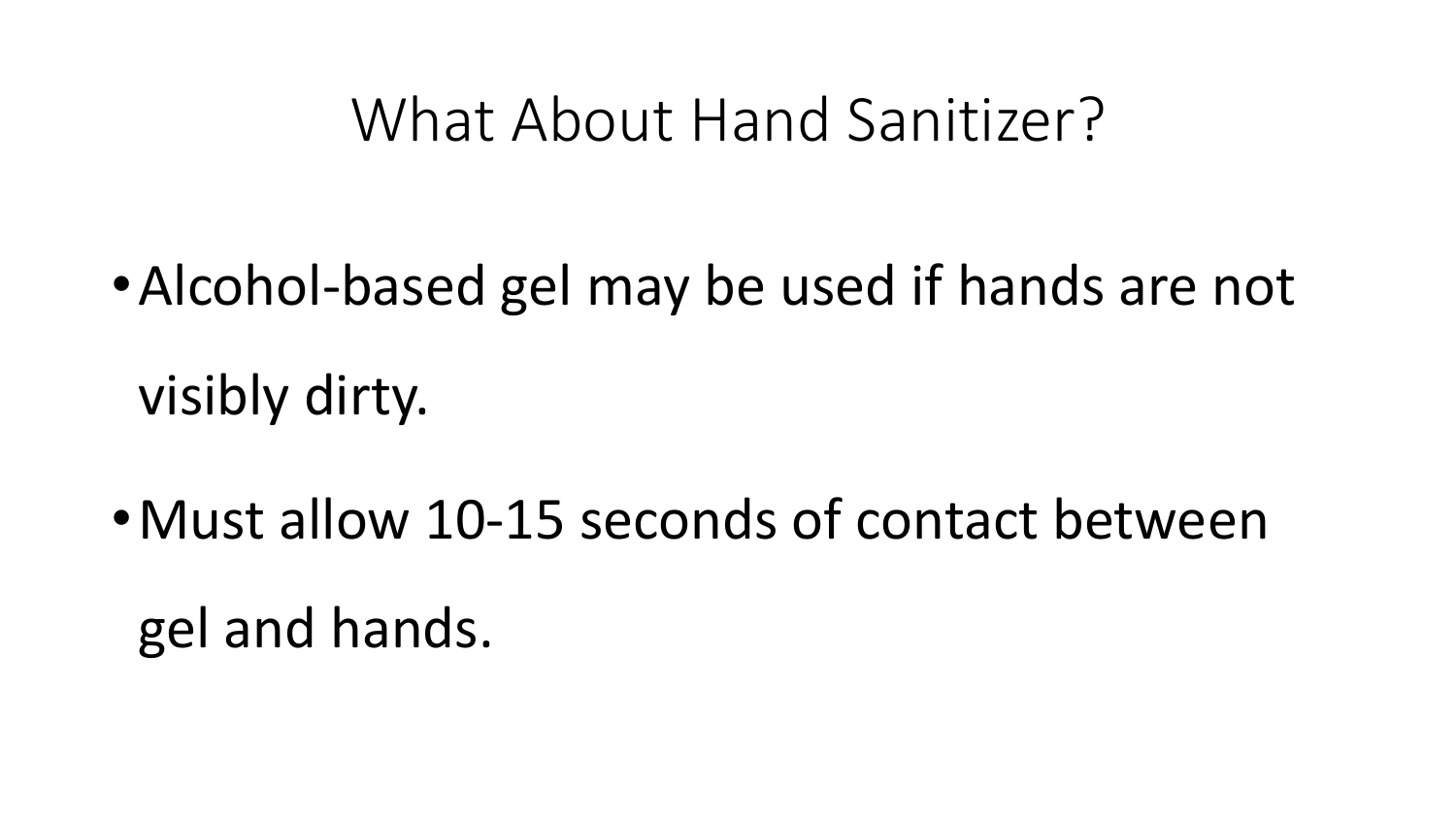#### Wear Gloves

- •When handling contaminated substances or surfaces
- •When cleaning contaminated substances or surfaces
- •When anticipating contact with contaminated substances or surfaces